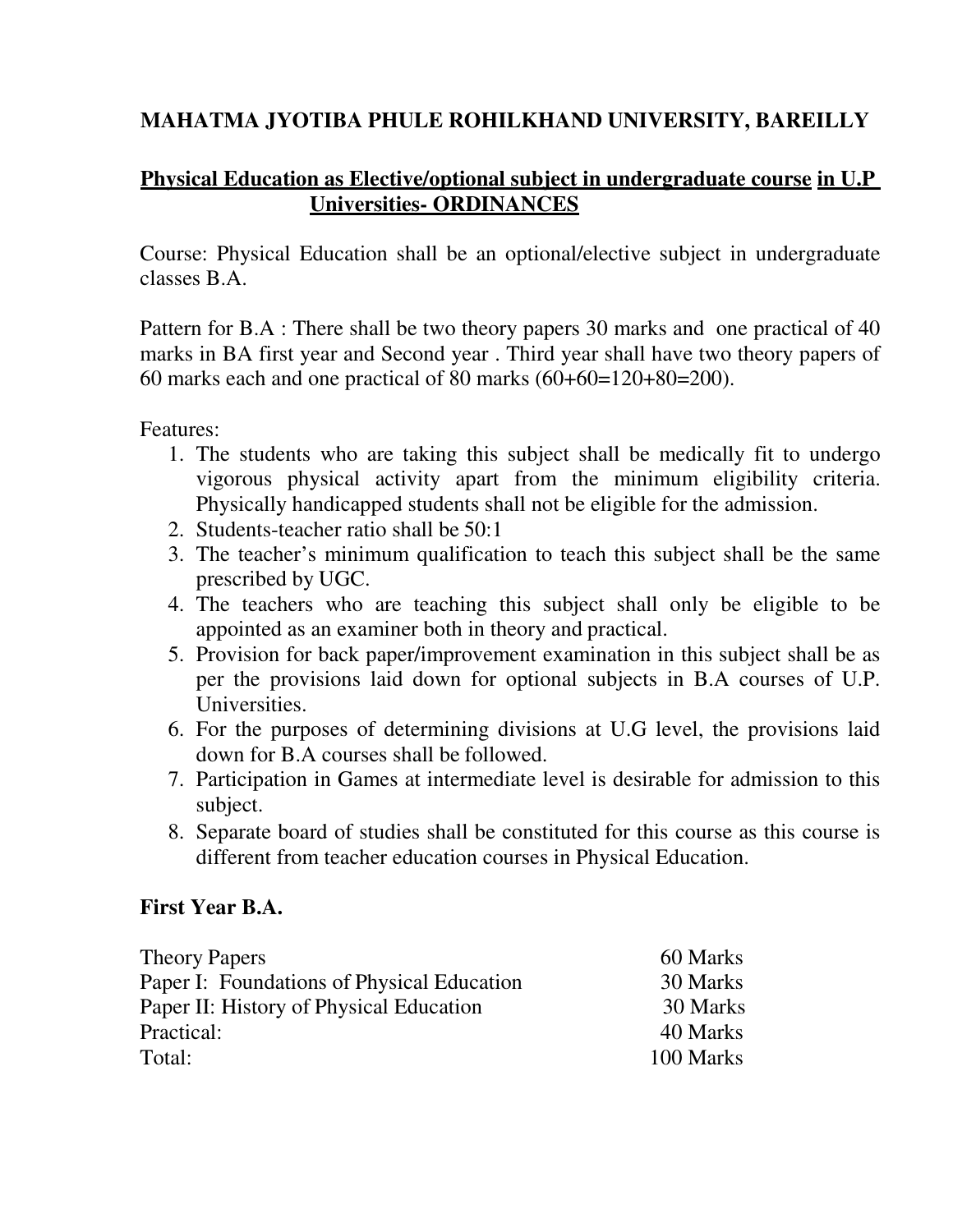# **Second Year B.A.**

| <b>Theory Papers</b>                                       | 60 Marks  |
|------------------------------------------------------------|-----------|
| <b>Paper I:</b> Anatomy & Physiology in Physical Education | 30 Marks  |
| Paper II: Health Education                                 | 30 Marks  |
| Practical:                                                 | 40 Marks  |
| Total:                                                     | 100 Marks |

# **Third Year B.A.**

| <b>Theory Papers</b>                                     | 120 Marks |
|----------------------------------------------------------|-----------|
| Paper I: Psychological Foundations of Physical Education | 60 Marks  |
| Paper II: Athletic Injuries & Rehabilitation             | 60 Marks  |
| Practical:                                               | 80 Marks  |
| Total                                                    | 200 Marks |

(i) Athletics (Proficiency, Track events, Rules & regulations)

20/40 Marks

(ii) Select any two games, one from each group of the following two groups (Proficiency, Rules & regulations) One game  $10/20 \text{ X } 2 = 20/40 \text{ Marks}$ 

# **Group A**

Basketball Cricket Football Handball Hockey Kabaddi Kho-Kho Softball Volleyball

# **Group B**

**Badminton** Gymnastics Judo Lawn Tennis Swimming Table Tennis Wrestling Weight Lifting Yoga

(i) Athletics (Proficiency, Field Events, Rules & regulations)

20/40 Marks

(ii) (Proficiency, Rules & regulations)

Select any two game, one from each group of the games given in the list under first year, other than the games selected in first year.

One game  $10/20$  X  $2 = 20/40$ Marks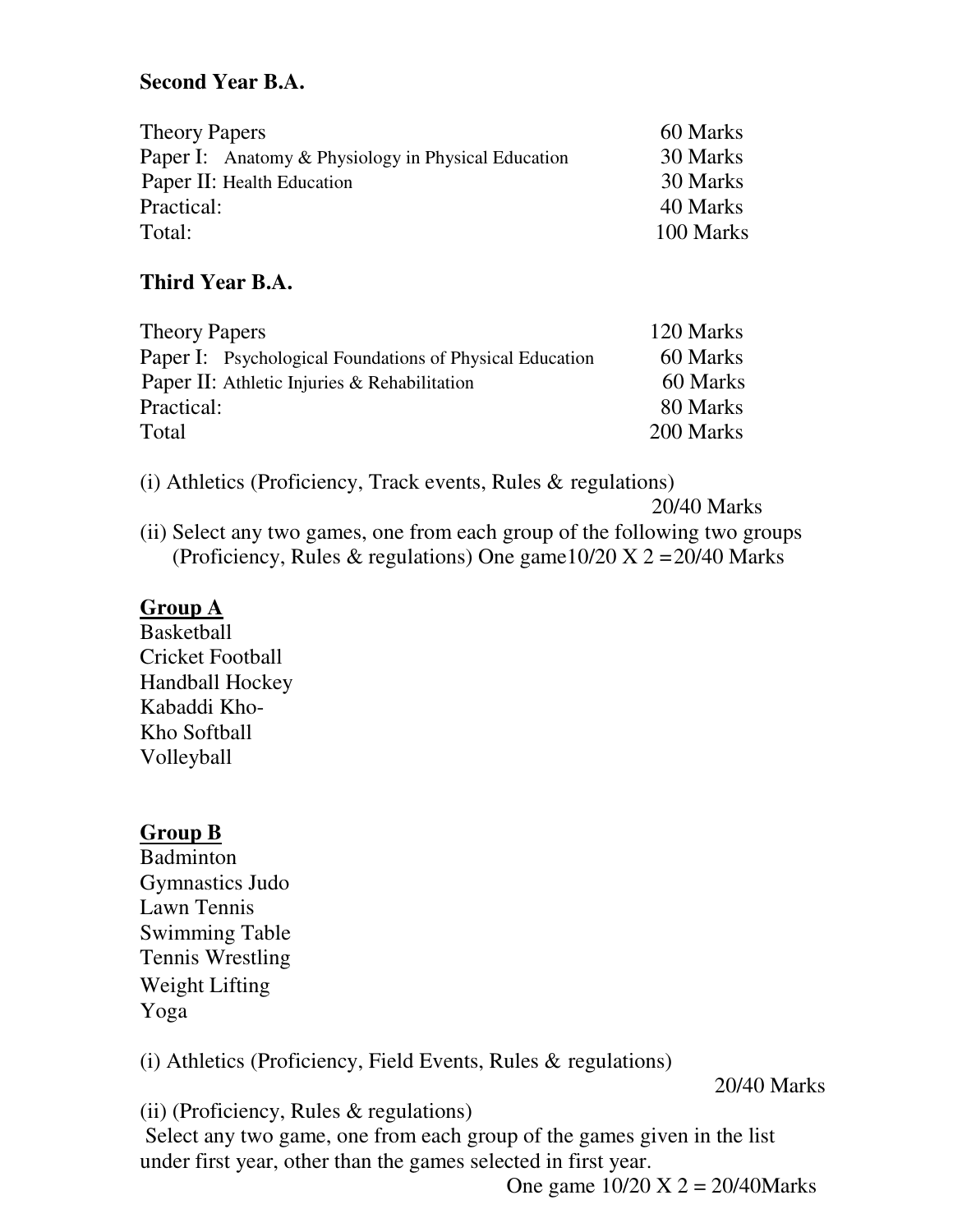## **PHYSICAL EDUCATION B.A-I YEAR PAPER FIRST**

 **MAXIMUM MARKS-30** 

## **Foundations of Physical Education**

### **UNIT-I**

#### **Physical Education**

# Meaning and concept of Education. Its aim and objective, importance of Education in Modern era.

# Meaning and definition of Physical Education, its aim and objective and misconception about physical Education.

# Need, importance and scope of Physical Education in the Modern Society and its relationship with General Education.

### **UNIT-II**

### **Philosophical Foundations**

# Idealism and Physical Education.

# Pragmatism and Physical Education.

# Naturalism and Physical Education.

# Existentialism and Physical Education.

### **UNIT-III**

## **Biological Basis of Physical Education**

# Growth and Development, Differences between growth and development, Factors affecting growth and development.

# Age and Sex differences in relation to Physical activities and Sports.

# Chronological Age, Anatomical Age and Physiological Age.

## **UNIT-IV**

## **Sociological Foundation:**

**#** physical education & sports as a need of the society.

# Sociological implications of Physical Education and Sports.

# Physical activities and Sports as a men's cultural heritage.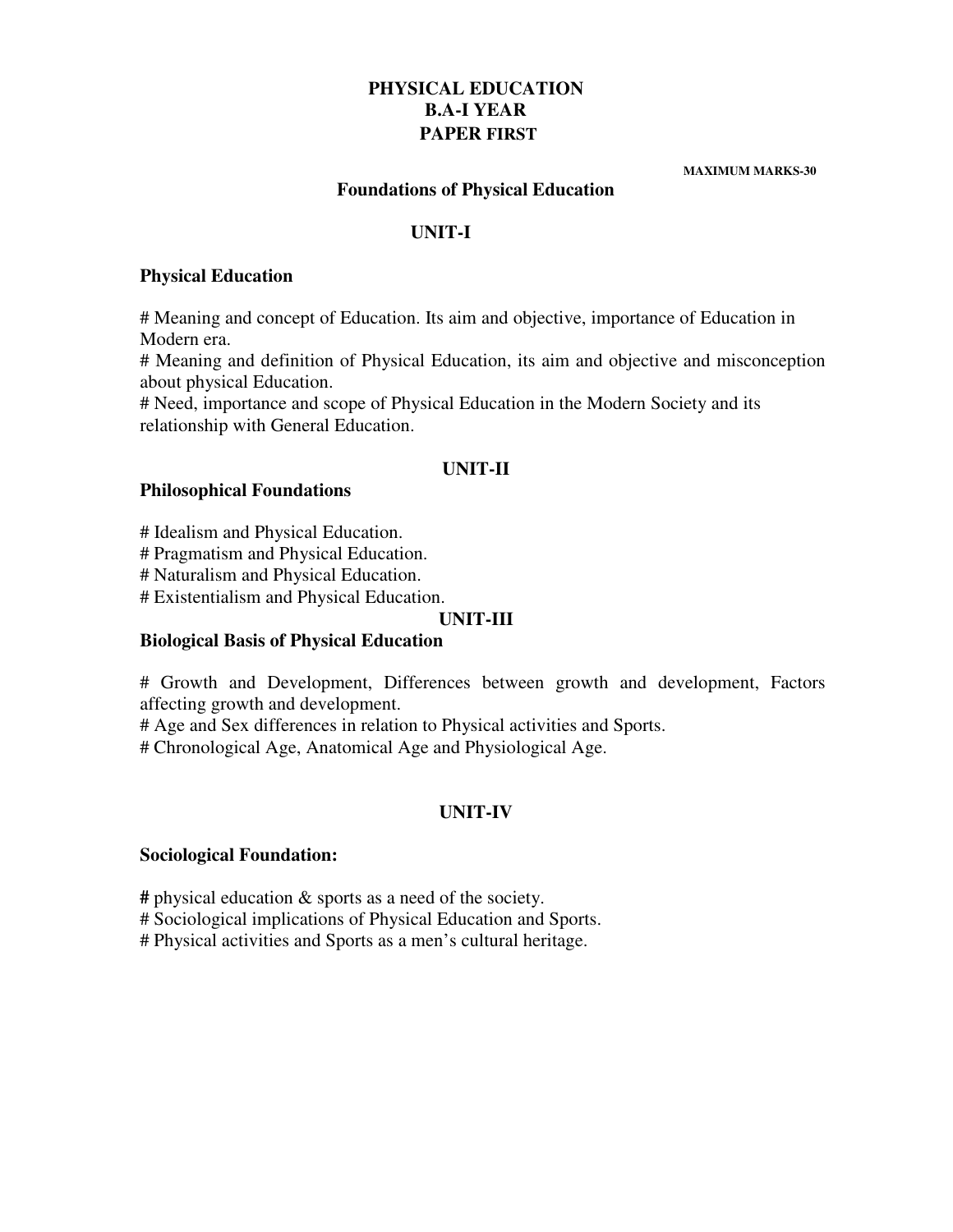## **PHYSICAL EDUCATION B.A-I YEAR PAPER SECOND**

#### **MAXIMUM MARKS-30**

### **History of Physical Education**

#### **UNIT-I**

History of physical education in Ancient time Greek Rome Athens Sparta

.

#### **UNIT-III**

History of Physical Education in India Before Independence After Independence Important Institutions of Physical Education in India, YMCA, Christian College of Physical Education,

#### **UNIT-III**

#### **Olympic Games, Asian Games and Common wealth Games**

# Ancient and Modern Olympic Games: Start of Olympic, objectives of Olympic, Olympic Motto and Flag, Olympic charter, opening and Closing ceremonies. # Asian Games, Afro-Asian Games # Common wealth Games.

#### **UNIT- 1V**

**Contributions to the growth of Physical Education by the following leaders**  Gutsmuth, F.L.John, F.H.Ling, P.M Joseph, H.C Buck

#### **Functions and Objectives of the following**

# Netaji Subhash National Institute of sports, Patiala,

# Sports Authority of India.

# International Olympic committee.

# Indian Olympic Association.

# Lakshmibai National Institute of Physical Education.

# Young Men Christian Association.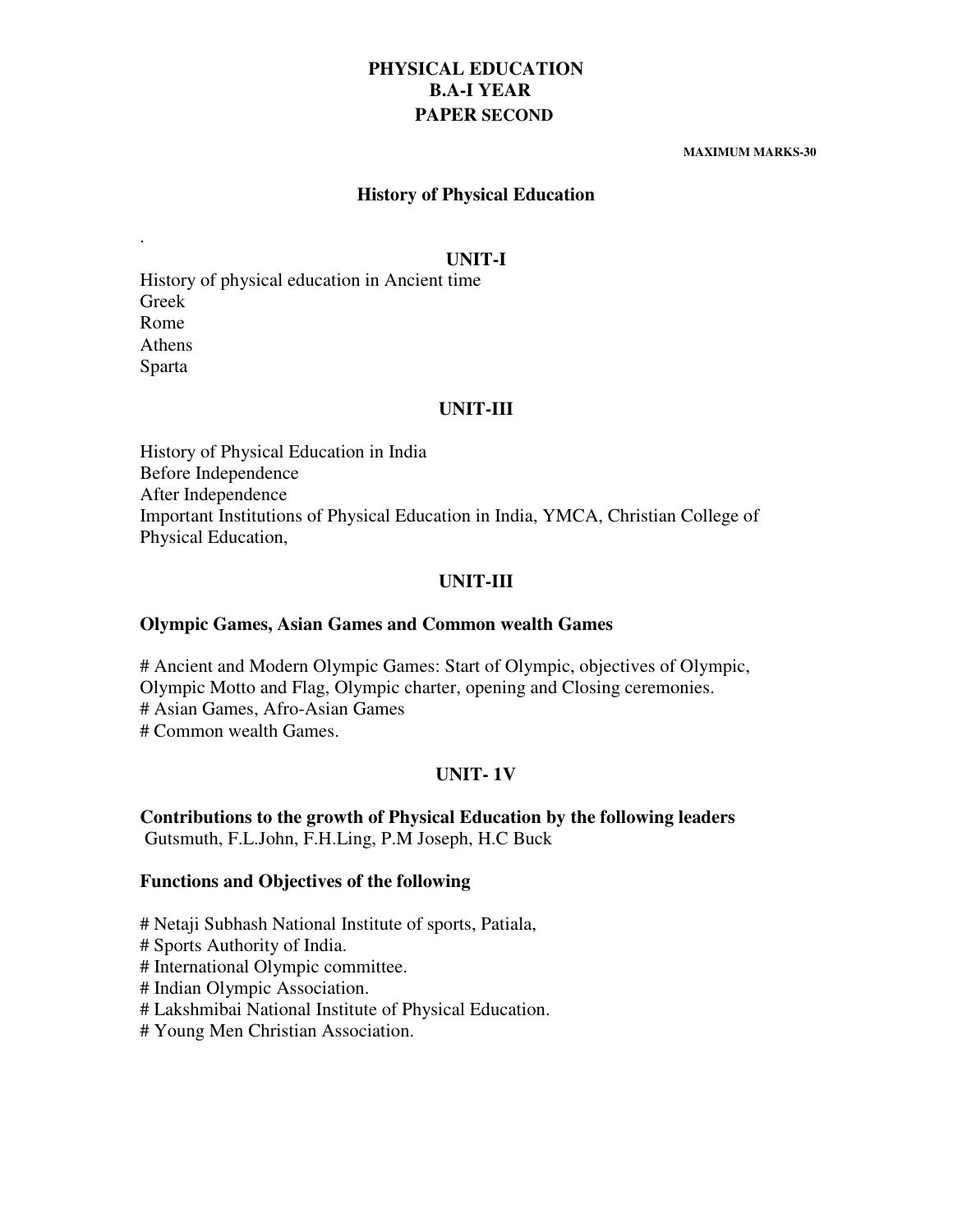## **PHYSICAL EDUCATION B.A.-II YEAR PAPER FIRST**

 **MAXIMUM MARKS-30** 

### **Anatomy & Physiology in Physical Education**

### **UNIT-I**

#### **Anatomy and Physiology of Exercise**

# Meaning and definition of Anatomy and Physiology. Its need and importance in Physical Education and Sports. # Definition of Cell, tissue, organ, and system. Structure and functions of Cell.

### **UNIT-II**

#### **Skeletal and Muscular System**

# Types of Bones and names of various bones of the body.

# Various types of joints and major movements around them.

# Structural classification of skeletal muscle, structure and functions of skeletal muscle.

#### **UNIT-III**

#### **Respiratory and Digestive System**

# Meaning and types of Respiration, Organs of Respiratory System.

# Functions of Respiratory System, Vital capacity and its measurement.

# Mechanism of Respiration.

# Meaning, importance and organs of Digestive System.

# Functions, processes, mechanism of Digestive System.

#### **UNIT-IV**

#### **Circulatory System and Blood**

# Meaning of the Circulatory System.

# Heart, its structure, functions and control of the Heart Rate.

# Cardiac Cycle.

# Meaning, functions compositions of Blood, maintenance of Blood supply.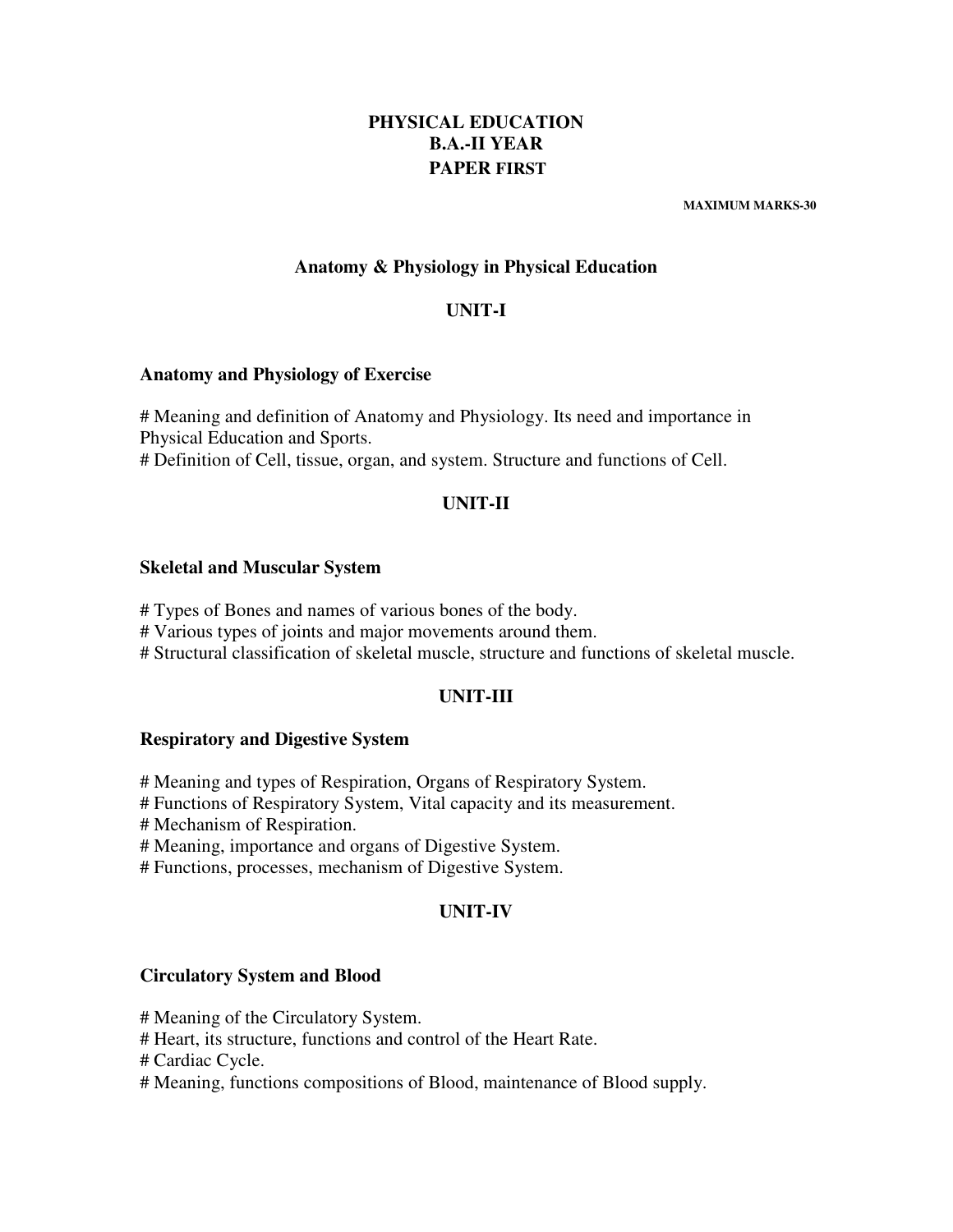## **PHYSICAL EDUCATION B.A-II YEAR PAPER SECOND**

 **MAXIMUM MARKS-30** 

### **Health Education**

### **UNIT-I**

#### **Health and Health Education**

# Meaning, definition and dimensions of health. # Meaning, definition, objectives, principles and importance of Health Education.

#### **Nutrition**

# Balance diet, its elements and sources, factors affecting Balance diet, Importance of Balance diet.

# Nutritional intake for the athletes before and after training session or competition.

#### **UNIT-II**

#### **Drugs and Tobacco**

Effects of Drugs and tobacco on an individual and its effects on sports performance. Doping in sports.

#### **UNIT-III**

### **First Aid**

# Meaning, definition and importance of first aid in Physical Education and Sports. First aid to various sports injuries

## **UNIT-IV**

#### **Communicable Diseases,**

# Meaning of a Communicable disease. Communicable disease such as HIV / AIDS, Tuberculosis, Hepatitis-A,B,C. Their modes of transmission and method of prevention.

#### **Posture & Concept:**

- 1- Definition, values of good posture, causes & drawbacks of bad posture.
- 2- Common postural deviations, their causes and remedial exercises.
	- (a) Kyphosis
	- (b) Scoliosis
	- (c) Lordosis
	- (d) Knock knees and Bow legs
	- (e) Flat Foot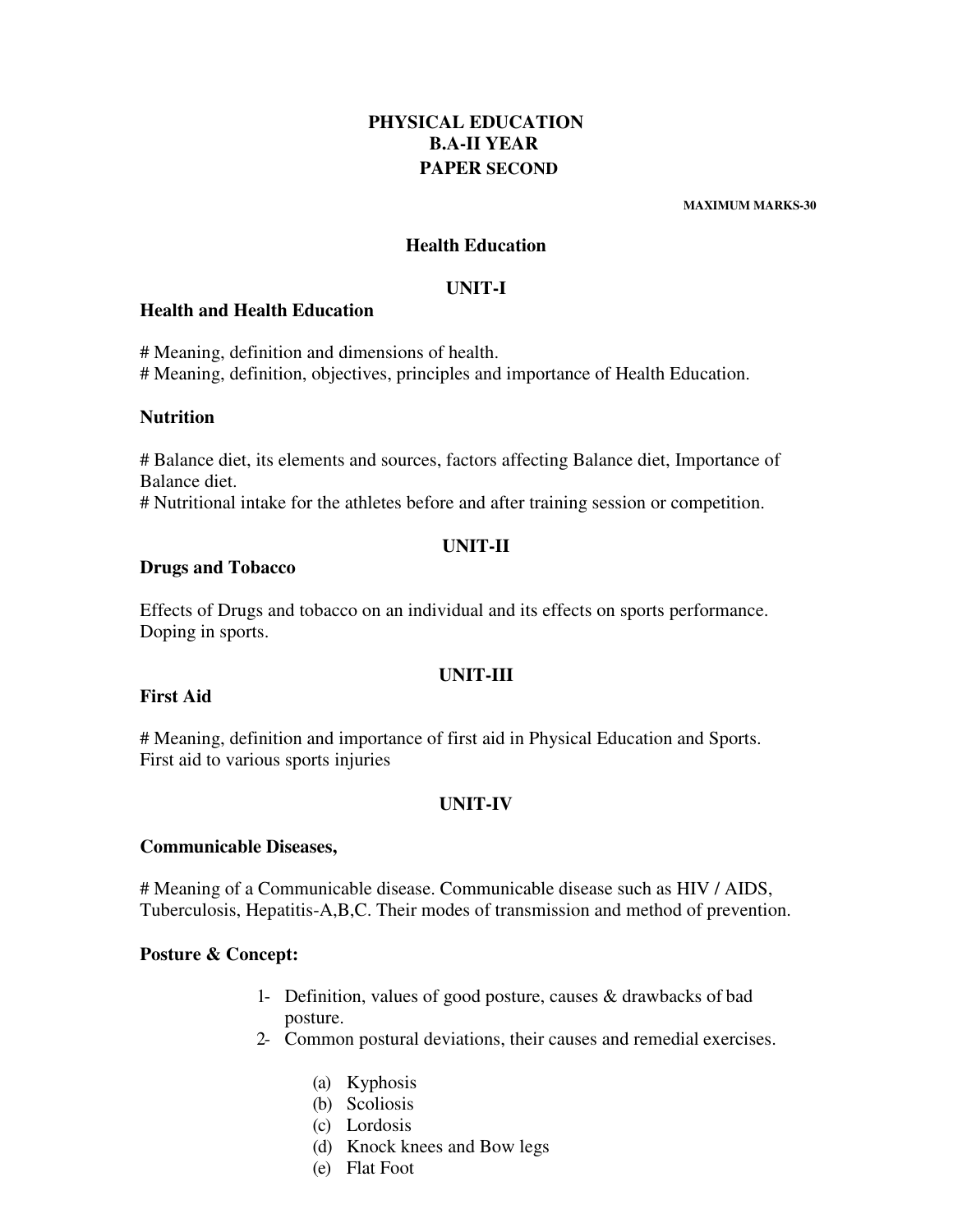## **PHYSICAL EDUCATION B.A-III YEAR PAPER FIRST**

 **MAXIMUM MARKS-60** 

### **Psychological Foundations of Physical Education**

## **UNIT-I**

#### **Introduction:-**

Meaning, definition, nature and scope of Psychology. Sources of psychology. Need and importance of Sports Psychology.

## **UNIT-2**

#### **Growth & Development:-**

Meaning and definitions of growth and development. Factor effecting growth and development.

### **Physical, mental, social and Language development during following stages:-**

- **(1)** Early childhood
- **(2)** Middle childhood
- **(3)** Late childhood
- **(4)** Adolescences

## **UNIT-3**

## **Learning:-**

Meaning and nature of learning. Principles of learning. Factor effecting learning, and learning curve Type of learning and theories of learning (trail and error, conditioned reflex insight theory, learning by imitation). Meaning and conditions of Transfer of learning.

## **UNIT-4**

#### **Motivation:-**

Meaning and definition of motivation. Need, drive, motive and achievement Types of motivation. Role of motivation in physical education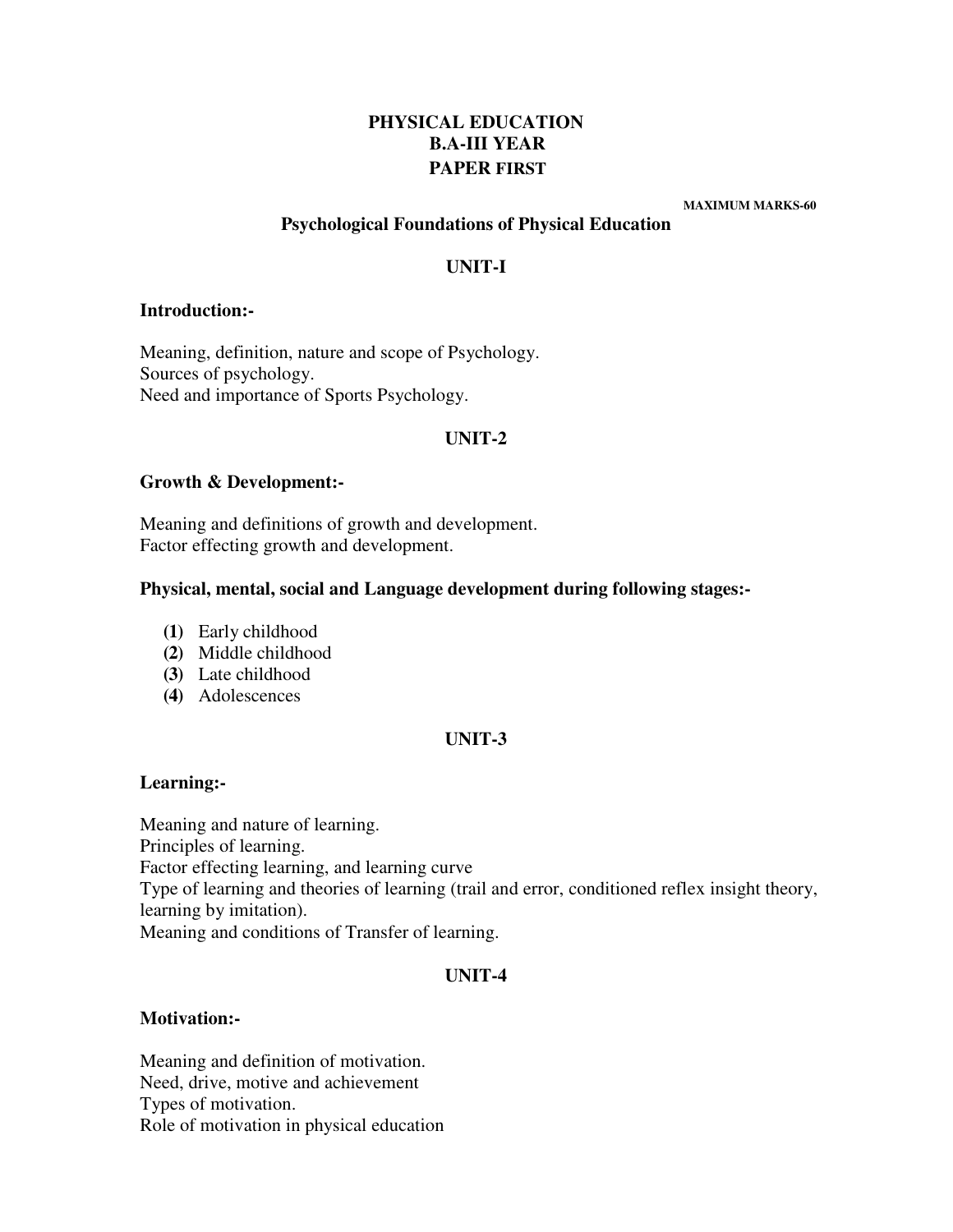## **Emotion:-**

Meaning and nature of emotion. Fear, anxiety and aggression. **Personality:-** 

Meaning and definition of personality. Charaterstics and Dimension of personality. Factor affecting the development of personality.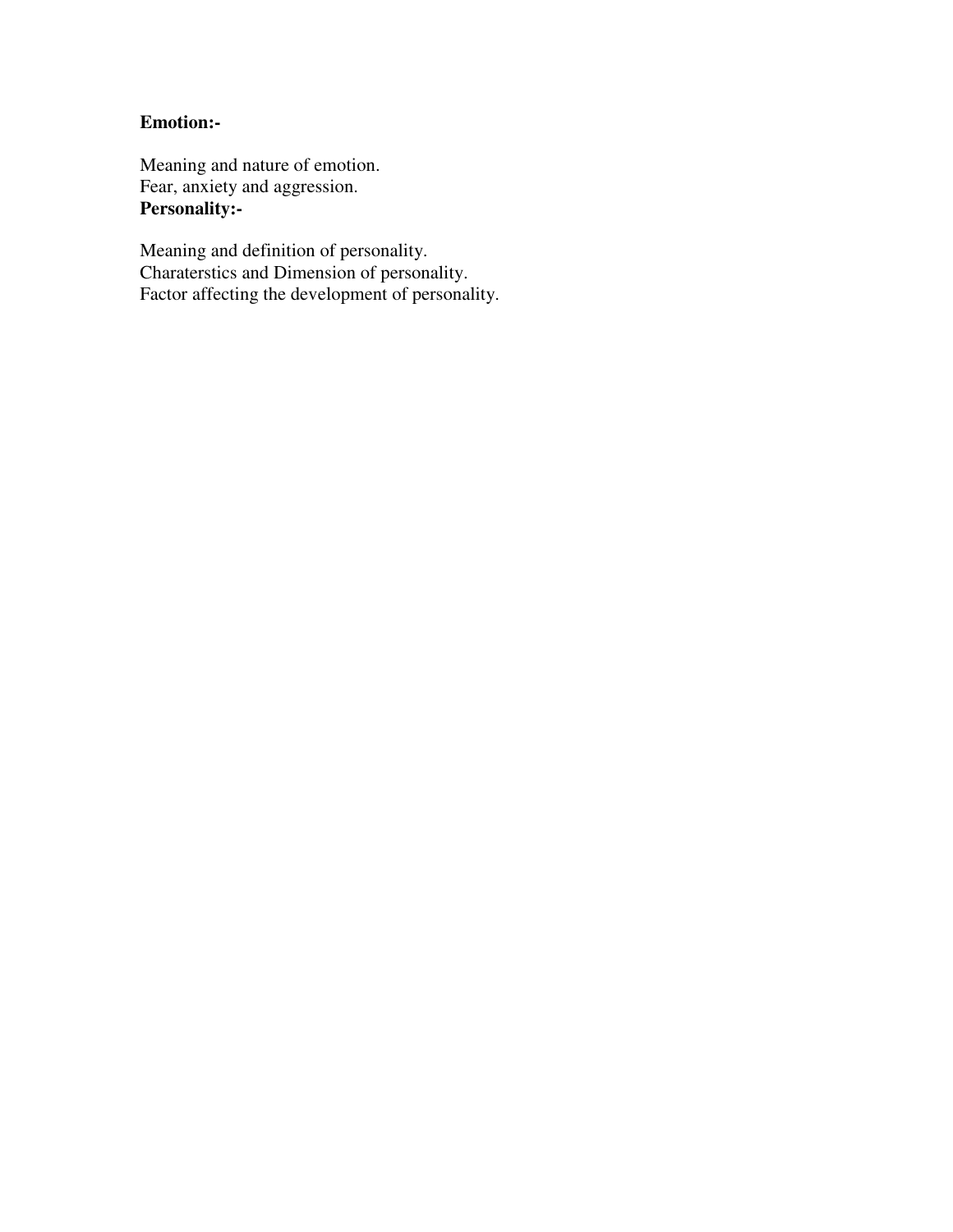## **PHYSICAL EDUCATION B.A-III YEAR PAPER SECOND**

 **MAXIMUM MARKS-60** 

## **ATHLETIC INJURIES & REHABLITATION**

## **UNIT-1**

## **1 Sports injuries:**

- (a) Introduction to sports injuries.
- (b) Role of trained personnel in the management of the sports injuries.

## **2 Prevention of Injuries:**

- (a) Factors causing sports injuries.
- (b) Factors sports injuries
- (c) Complications of incomplete treatment.

## **3 Common sports injuries and their immediate treatment.**

- (c) Sprain
- (d) Strain
- (e) Dislocation
- (f) Fracture

## **UNIT-2**

## **Rehabilitation:**

- **1-** Definition, objectives and scope.
- **2-** Effects and uses of the therapeutic modalities in
	- (a) Cold therapy
	- (b) Hot therapy
	- (c) Infra red lamp
	- (d) Contrast Bath
	- (e) Wax bath therapy

## **UNIT-3**

## **Therapeutic Exercises:**

- **1.** Definition and scope
- **2.** Classification, therapeutic effects and uses of the Following:
	- (a) Active exercises (Free, Assisted and Resisted exercises)
	- (b) Passive Exercises (Relaxed and Forced exercises).